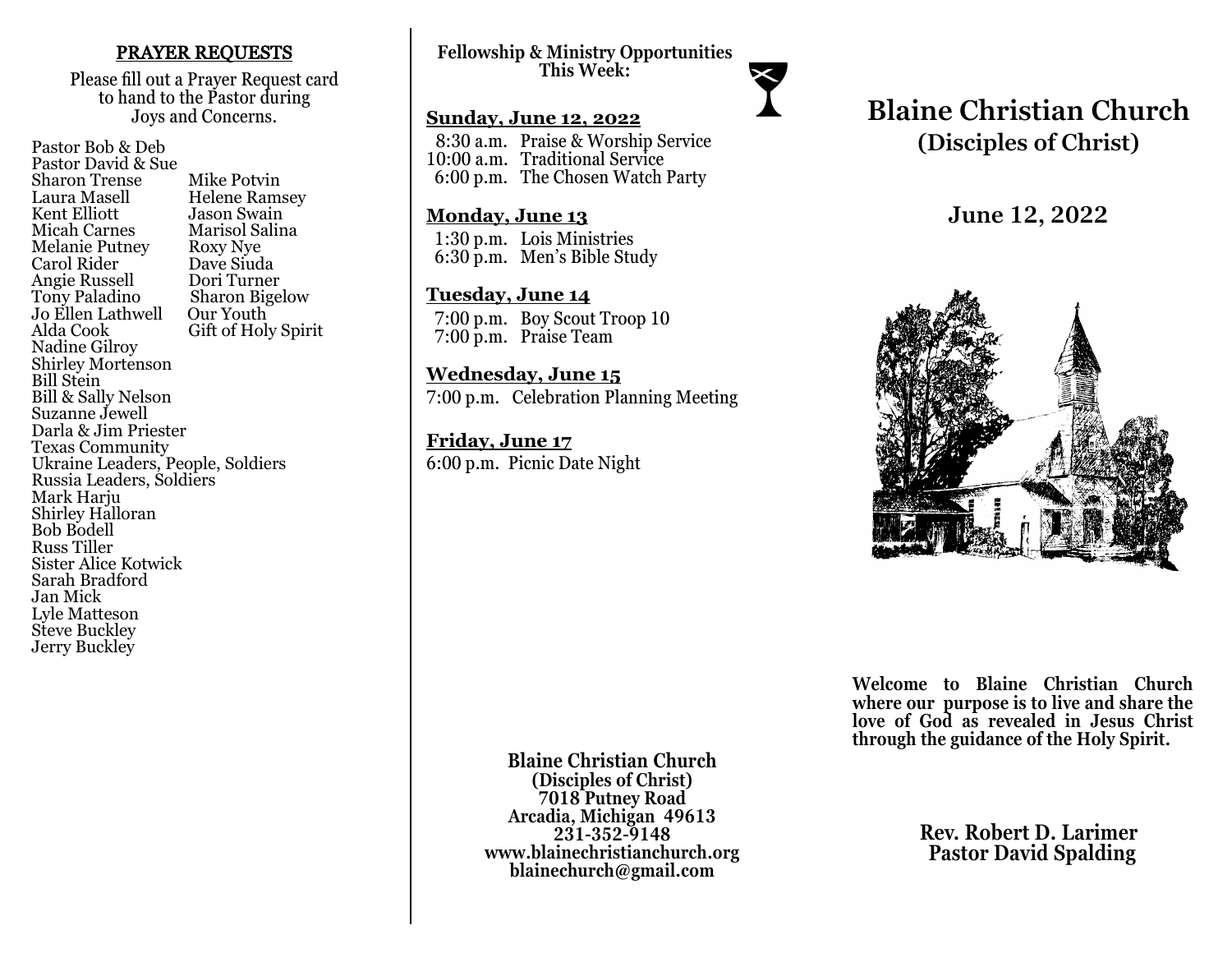# **Praise & Worship Service 8:30 a.m.**

\*Indicates all who are able, please stand.

\*Passing the Peace

\*Songs of Praise

Children's Moment

Prayer for Illumination

Scripture Readings Romans 5:15 John 16:12-15

Sermon

\*Song of Praise \*Invitation \*Song of Praise

Joys and Concerns Pastoral Prayer

Communion All who profess Jesus Christ as Lord and Savior are invited to partake.

\*Benediction

Elders are available on either side of the sanctuary to pray with and for you after the service.

## SERVING TODAY

Ministers: Pastor Bob Larimer Pastor David Spalding Worship Leader: Steve Haugen Praise Team: Mike Brief, Jenny Caylen, Jacque Erdman, Doug Erdman, Deb Larimer, Carolyn Waterson Children's Moment: Carolyn Waterson Greeter: Robin Groesbeck Usher: Rita Minteer Fellowship:

| *Indicates all who are able, please stand.                      |               |
|-----------------------------------------------------------------|---------------|
| Prelude                                                         |               |
|                                                                 |               |
| Time of Sharing                                                 |               |
| Passing the Peace                                               |               |
| *Introit<br>This Is the Day                                     | #286          |
| <i><b>*Hymn of Praise</b></i><br>My Hope Is Built               | # 537         |
| *Invocation                                                     |               |
| *Response                                                       | Refrain $#72$ |
| Children's Moment<br>Kids Kare is offered following the anthem. |               |
| Special Music - Mike Brief                                      |               |
| <b>Prayer for Illumination</b>                                  |               |
| <b>Scripture Readings</b><br>Romans 5:15<br>John 16:12-15       |               |
| Sermon                                                          |               |
| *Hymn of Invitation<br>Because He Lives (vs.1-2)                | # 562         |
| *Invitation<br>Because He Lives (vs. 3)                         | # 562         |
| Joys and Concerns<br>Pastoral Prayer                            |               |
| Call to Communion                                               |               |
| <b>Hymn of Preparation</b><br><b>Amazing Grace!</b>             | # 546         |

**Traditional Service 10:00 a.m.** 

Sharing of the Bread & Cup All who profess Jesus Christ as Lord and Savior are invited to partake.

\*Benediction

\*Closing Chorus

Live in the spirit of love. Live in the spirit of love. Love one another as Jesus loves you. Live in the spirit of love.

Elders are available on either side of the sanctuary to pray with and for you after the service.

### SERVING TODAY

 Ministers: Pastor Bob Larimer Pastor David Spalding Elders: Mary Lee Olney, Sarah Esper Worship Reader: Ron Gardin Prelude: Pianist: Mercy Sobkoviak Choir Director: Carolyn Waterson Children's Moment: Carolyn Waterson Kids Kare: Elizabeth Putney Diaconate Servers: Sonja Reitan, Lynette Williams, David & Sue Spalding Greeter: Wayne Margetson Usher: Nina Margetson Fellowship:

# **The Lord's Prayer**

Our Father, who art in heaven, hallowed be Thy name. Thy Kingdom come, Thy will be done on earth as it is in heaven. Give us this day, our daily bread and forgive us our debts as we forgive our debtors. Lead us not into temptation, but deliver us from evil. For thine is the kingdom and the power and the glory forever. Amen.